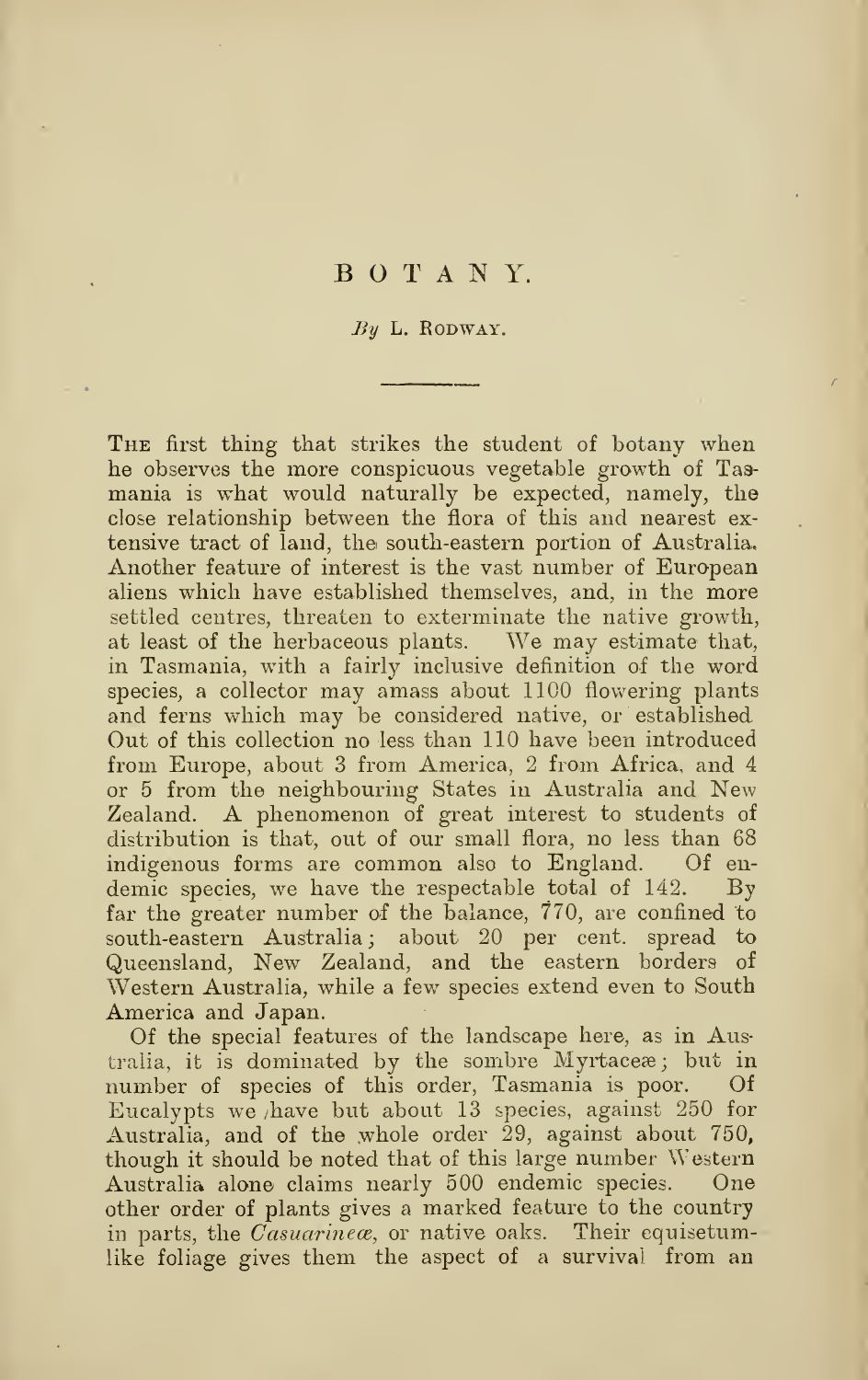earlier age. The order is small, and, except  $C$ . equisetifolia, which spreads from Polynesia to Asia and Africa, is confined to Australia.

That ancient and keenly-interesting order *Proteacece* is very poorly represented in Tasmania. We possess but <sup>24</sup> species, and out of these 11 are endemic. Of the large genus Grevillea, of which Australia can boast some 173 forms, Tasmania can only lay claim to one, G. australis, and, in  $Hakea$ , to 7 out of 115; Conospermum, 1 out of 36; Personia, 2 of 70; Banksia, 2 of 50. Many large genera are quite unrepresented. On the other hand, of the ancient genus Orites, whose ancestors may be still traced in the Cretaceus period, Tasmania absorbs as her exclusive possession <sup>4</sup> out of the <sup>6</sup> existing in the present day. Also, the mono typic genera, Bellendena, Agastachys, and Cenarrhenes, are endemic. The  $Lequminose$  and  $Composite$  here, as elsewhere, form <sup>a</sup> preponderance of wild flora. Among the former, the Acacias constitute a graceful and beautiful portion of the shrubland so novel to the European visitor, and none of them possess this grace and beauty more than our endemic prickly mimosa, the drooping  $A$ , riceana. There endemic prickly mimosa, the drooping  $A$ . riceana. is nothing about the  $Composite$  that calls for exceptional notice,' except the feature common to the Southern Hemisphere, the numerous forms of everlastings. The asters are fairly numerous, but are mostly shrubs  $(Olearias)$ . The wild daisies (*Brachycomes*) are mostly blue or mauve, and the Senecios occasionally are arborescent.  $A\,b$ rotanella forsterioides, which occurs only on mountain-tops, forms dense pulvinate masses, and has a superficial resemblance to moss. Pterygopappus lawrencii has a somewhat similar habit. Donatia novæ-zelandiæ, among the Stylidece, and Dracophyllum minimum amongst the Epacridex, have also the same peculiar appearance. An order of exceptional interest in Tasmanian botany is the  $E$ *pacridea*. Of the 290 Australian forms. West Australia claims about 145 as en demic; of the remainder, 60 appear in Tasmania, of which 30 are recorded as endemic. The genus  $E$  pacris, with nominally 11 species, is ill-defined, and requires revision. The beautiful climbing  $E$ pacris, Prionotes cerinthoides, with its long crimson bells, is of more than passing interest in that its partially-bilocular anthers connect this order with the more northern  $Ericace$ . The genus  $Richea$ , with simple leaves with linear venation and broad sheathing bases, is, except one species,  $R.$  gunnii, found sparely in the highlands in Victoria, exclusively Tasmanian. It, with the allied genera, Dracophyllum, Andersonia, and Sprengelia, form a decidedly primitive type of foliage for so highly-organised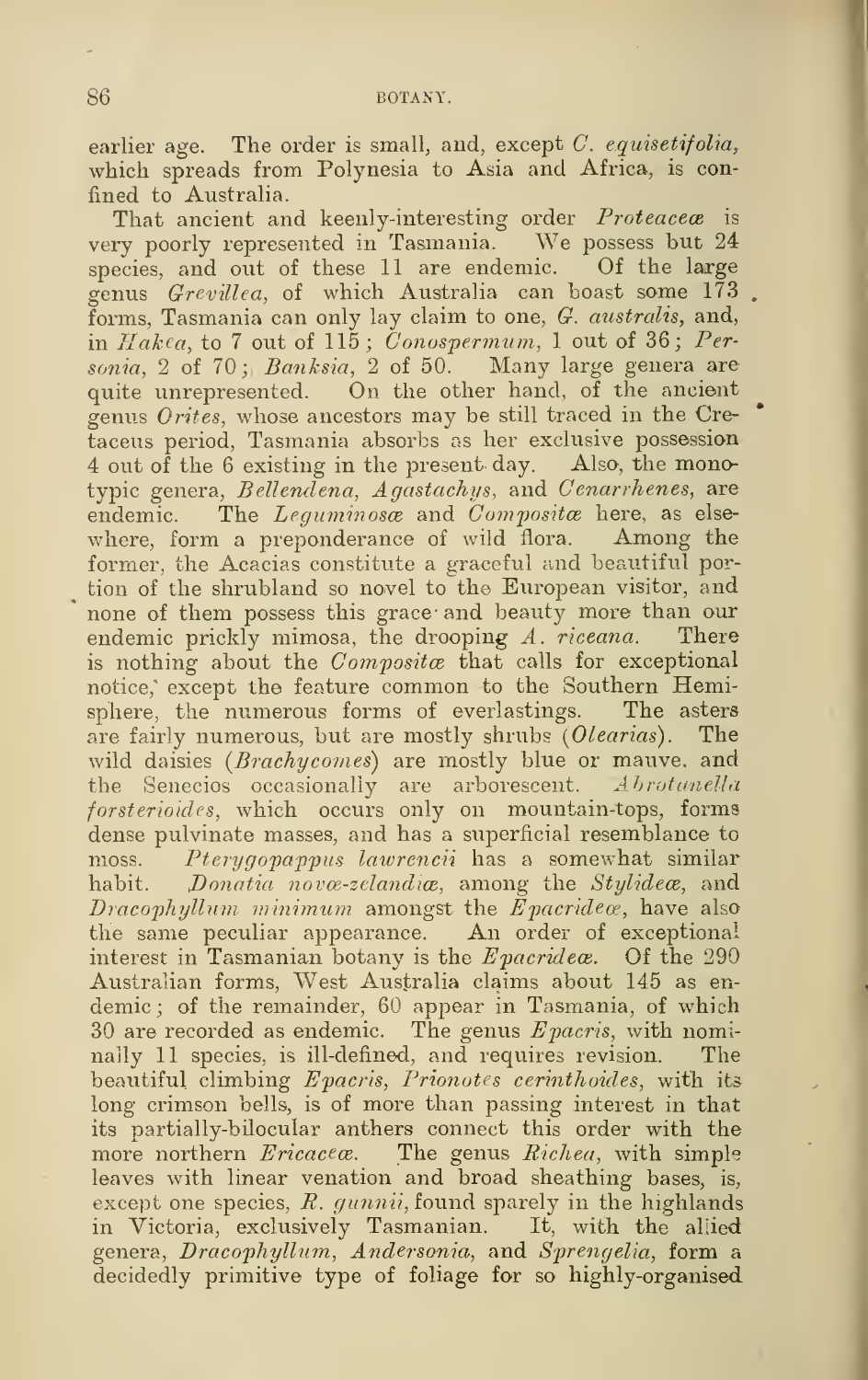shrubs.  $R.$  pandanifolia and  $D.$  milligani, when well developed, grow erect and unbranched, with a head of long sword-like leaves, often many feet in length, recalling the aspect of a cordyline or a palm rather than a dicotyledon. The Rhamnece, Rutacece, and Rubiacece are all fairly represented, and with a large proportion of endemic types.  $\hat{C}ap$ rifoliacece, on the other hand, is represented by but one common Australian species, Sambucus gaudichaudiana.  $Rosaceae$  again, as in Australia, is but poorly represented; still, we have two interesting endemics, a Geum, G. reni $folium$ , with reniform leaves and large strawberry-like flowers. Unfortunately, it occurs only towards the summit of Adamson's Peak and La Perouse. It appears, however, not very difficult to acclimatise to a low altitude. The other is a Raspberry,  $Rubus$  gunnianus. It is small, with a creeping habit, and bears, when well developed, a scarlet fruit nearly an inch in diameter, consisting of drupels each nearly  $\frac{1}{2}$ -in. The flavour is poor, and though most common towards mountain-tops, it seems to resist all efforts of cultivation. The large order,  $Sty$ *idex*, though almost confined to Australia, is hardly to be found in Tasmania. Only one species, S. graminifolium, the familiar trigger-plant, with its irritable column and tall raceuse of crimson-rose flowers, is ordinarily met with. The  $Cupuliferae$ , which supply the broad-leaved trees to the forests of the Northern Hemisphere, are here replaced by the  $Myrtacece$ . But, in Tasmania, we still have two Fagus of this order.  $F.$  cunning $hami$ , a noble tree, with wood of an excellent quality, is abundant in rich forest land throughout the Island, and F. quanii, a small Alpine tree, that occurs only at a high elevation in the West and South-West. This latter has the singular distinction of being the only deciduous indigenous species in Australia. In  $Hydrocharidace$  $\boldsymbol{\alpha}$ , Val $lisneria\;\; spiralis,\;\;as\;\;here\;\;\;found,\;\;is\;\;more\;\;robust\;\;than\;\;the\;\;$ European type, and the peduncles create annoyance by re fusing to retract in the orthodox coil. Elodea canadensis has also come here from Europe, America, or somewhere. As in England, so here, only the ladies of the species have arrived, but this seems to be not at all disconcerting, and its propagation in watercourses is often more generous than entertaining. The orchids are fairly numerous; about 70 kinds, mostly of the Australian genera, Pterostylis, Caladenia, Thelymitra, Diuris, and Prasophyllum. Probably none are endemic ; only one, Sarcochilus parviflorus, epiphytic. Two, *Gastrodia sesamoides* and *Dipodium punctatum*, are, doubtless, parasitic on roots of higher plants, but the connection has never been traced. Amongst the Iridacea.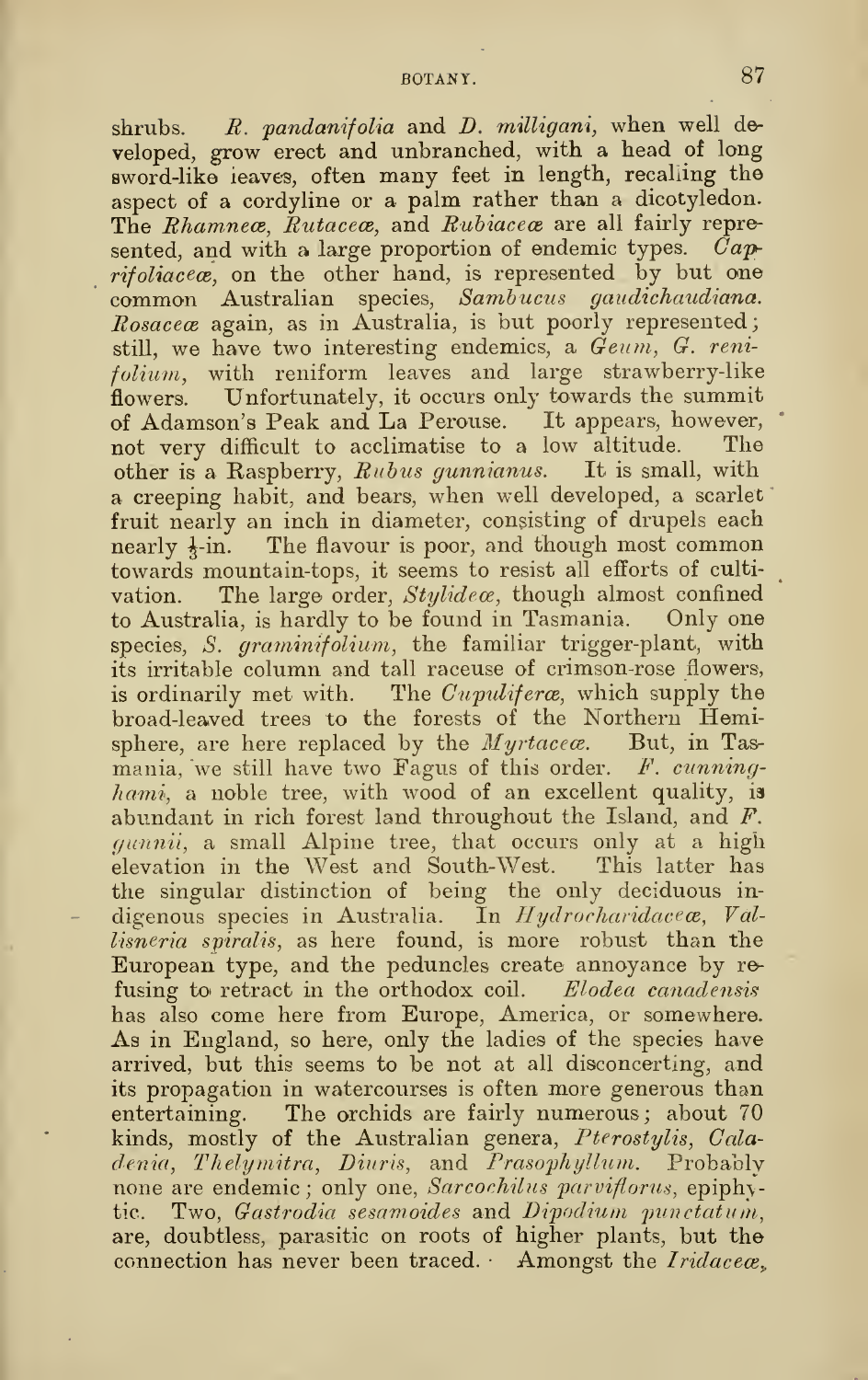## 88 BOTANY.

Hewardia tasmanica is of unusual interest, in so far that the pistil is only partially inwnersed in the floral tube; this feature is responsible for this plant usually being placed amongst the lilies. The flower is rather nice, deep chocolate, purple, or pale yellow, and about 2 inches across, but it does not care to depart from its native habitat, the highlands of the West and South-West.

Among the *Burmanniacece* there is one interesting little beast, a Thismia, that is sparely found in gullies of Southern Tasmania. It has no immediate relative nearer than Borneo or Java. Its presence is a decided puzzle. Such an ephemeral saphrophyte could hardly have been transmitted over long distances by bird-assistance, besides its immediate relatives are not only far off, but not identical. The lilies do not call for special attention in such a restricted space. The pond-weeds, duck weeds, and other fresh-water plants, as might be expected, are, as elsewhere, of the commonly-distributed types of the Old World, but the  $Resiacece$ and  $\emph{Centrolepideæ},$  so common in Tasmania, belong to a type of plants decidedly Southern Hemispheric, and probably the remains of a former type. The perianth is still there, but primitive and uncertain ; the leaves are reduced and sheath-like, and the whole type gives one the idea of an early effort thrust aside by the more robust development of the sedges.

The sedges, or *Cyperacea*, an order of keen interest, must be passed for want of space, except to allude to the paucity of species of  $Cyperus$ , two only occurring here,  $C$ . lucidus and gunnii. Fimbristylis is entirely absent, but Lepidosperma makes its presence recognised by some nine or ten species.

Of the grasses, Tasmania is very poorly off for indigeneous species,  $45$  forms, and of these, only 2, Microlana tasmanica and  $Deyeuxia gunniana$ , are endemic; but we make up for it, on the other hand, by the numbers of aliens, chiefly European, that are steadily dispersing themselves far and wide. Anthoxanthum odoratum and Holcus lanatus, above all others, are making themselves very much at home. It is surprising that, with so easily-transmitted species as grasses, only six forms, Imperata arundinacea, Aira cæspifosa, Trisitum subspicatum., Glycerin fluitans, Festuca duriuscula, and Phragmites communis, should be common alike to Europe and Tasmania.

The conifers of Tasmania are of great interest to the botanist. We have no true pines or firs. We have one genus, Arthrotaxis, belonging to the Taxodium section of  $Pinoide\alpha$ ; it contains three species, all